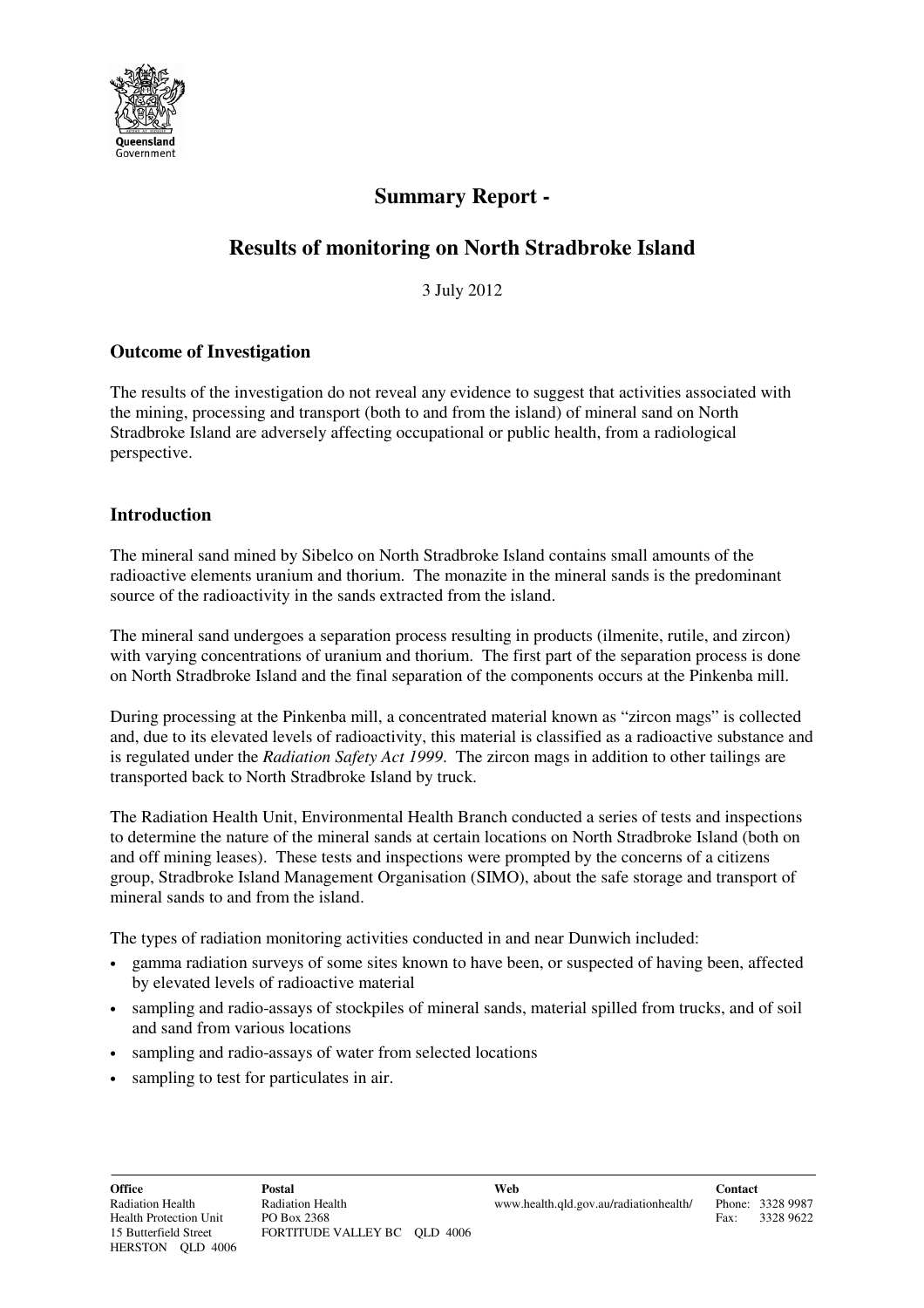The investigations were carried out over a period from September 2008 to November 2010. This report has been prepared so that a summary of findings may be available to the public and is based on the collated data contained in the main internal Queensland Health report of May 2011.

## **Results**

The following is a summary of the investigations and results.

#### *External gamma radiation surveys*

An initial walk-over of selected sites of interest to SIMO was conducted in September 2008. Gamma radiation levels were measured at these sites. While some areas of slightly elevated radiation levels were found, they were similar to natural background levels and should therefore be considered safe. The results were consistent with radiation levels measured during previous surveys conducted by the Radiation Health Unit from the late 1980s to the early 1990s - no unexpected radiation levels were found

Gamma radiation levels in the parks at Banksia Street and to the north of the Junner Street jetty were at natural background radiation levels.

Radiation levels were measured at the following locations known to be places where mineral sand residues had been deposited many years ago:

- the park between Ballow Road and Mallon Street
- the forest at the corner of Mallon Street and Mitchell Crescent
- the waste sand piles north-east of the Dunwich water treatment plant.

Though the radiation levels at these locations were slightly elevated above natural background, the levels are still low and therefore considered safe.

## *Sand / soil sampling*

The naturally occurring sand on North Stradbroke Island from which minerals are extracted contains uranium and thorium at concentrations that are at the lower end of the range of typical worldwide levels of these radionuclides in soil. Separation of the heavy mineral sands from the original natural sand results in products or tailings that have increased concentrations of these radionuclides.

Samples collected were of two types:

- mineral sands from various stages in the processing cycle (including naturally occurring source sand, product and tailings) located on premises controlled by Sibelco at Dunwich and Pinkenba
- soil and sand from publicly accessible areas around Dunwich.

The samples were analysed by gamma spectroscopy which is able to measure the activity concentrations of the radionuclides uranium-238  $\lambda^{238}$ U) and thorium-232  $\lambda^{232}$ Th).

#### *Processed mineral sand tailings*

There is a very wide range of uranium and thorium content in the tailings returned to North Stradbroke Island. The concentrations of <sup>238</sup>U and <sup>232</sup>Th in the tailings described as 'zircon mags' range from 1,000 to 5,000 times the levels in the natural sand; and in the other tailings the concentrations range from being equal to, up to 1,000 times those in the natural sand.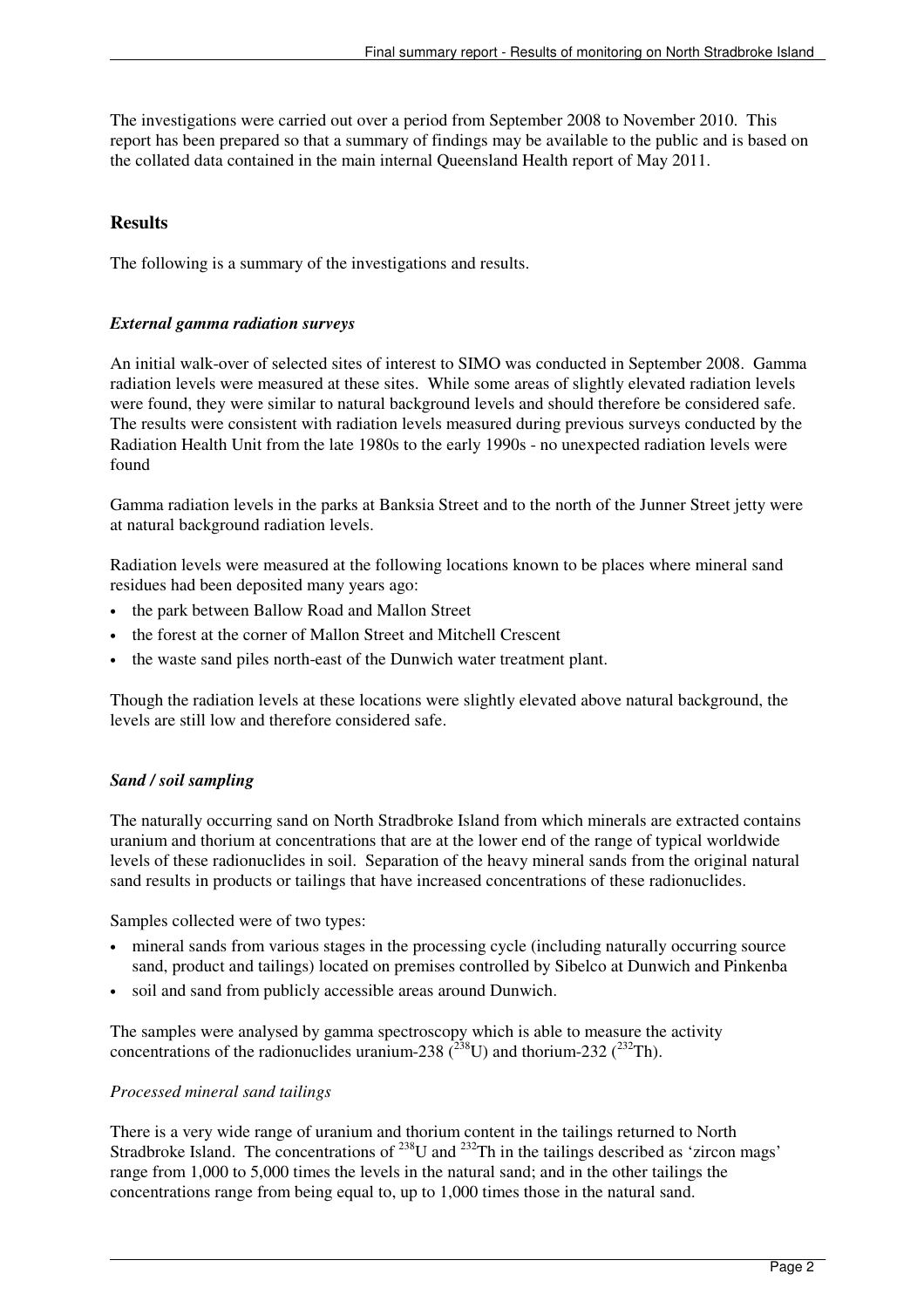Additionally, the results show that only the tailings material described as 'zircon mags' have a high enough concentration of  $^{238}$ U and  $^{232}$ Th to be classified as a radioactive substance and therefore subject to regulation through licensing under the *Radiation Safety Act 1999*.

## *Rehabilitated mining areas*

On areas where rehabilitation is taking place, the tailings returned to North Stradbroke Island are covered by approximately 10 metres of clean soil/sand. Soil samples collected from the surface of rehabilitated areas contained material with <sup>238</sup>U and <sup>232</sup>Th concentrations similar to, or slightly less than, those in the existing naturally occurring sand.

## *Public areas*

Soil and sand samples were collected from various locations around Dunwich that are accessible to the public:

- Junner Street and surrounds (footpath and road edge, ferry terminal, parkland)
- Adams Beach
- Ballow Road park
- Water treatment plant and surrounds

In order to obtain some indication of the highest radiation levels that are likely to be found, most of the samples chosen were those that appeared to show an obvious mineral sand content.

In these samples the radionuclide content of the material was elevated but at safe levels.

The sampled material had a wide range of uranium and thorium content which would in part be of natural occurrence and in part due to the extracted mineral sands being deposited on the ground.

In some locations, samples of soil and sand were collected in conjunction with the external gamma radiation survey described above. The samples with the highest uranium and thorium content were from areas showing an elevated, but localised gamma radiation dose rate.

## *Water sampling*

Samples of water were collected from the following locations:

- the creek running through Adam's Beach
- a stream adjacent to the Ballow Road park
- Brown Lake
- a tap in the park at Junner Street and Ballow Road.

Gross alpha and beta concentrations in each of these samples demonstrated an acceptable water quality when compared with criteria in the Australian Drinking Water Guidelines.

These results show the radiation levels in natural watercourses and the drinking water supply to be at safe levels.

## *Air sampling*

Testing for particulates in air at the Junner Street jetty and surrounds was conducted in December 2008 and April 2009 using personal air samplers and a high volume sampler. On these occasions the weather was fine with a very mild breeze.